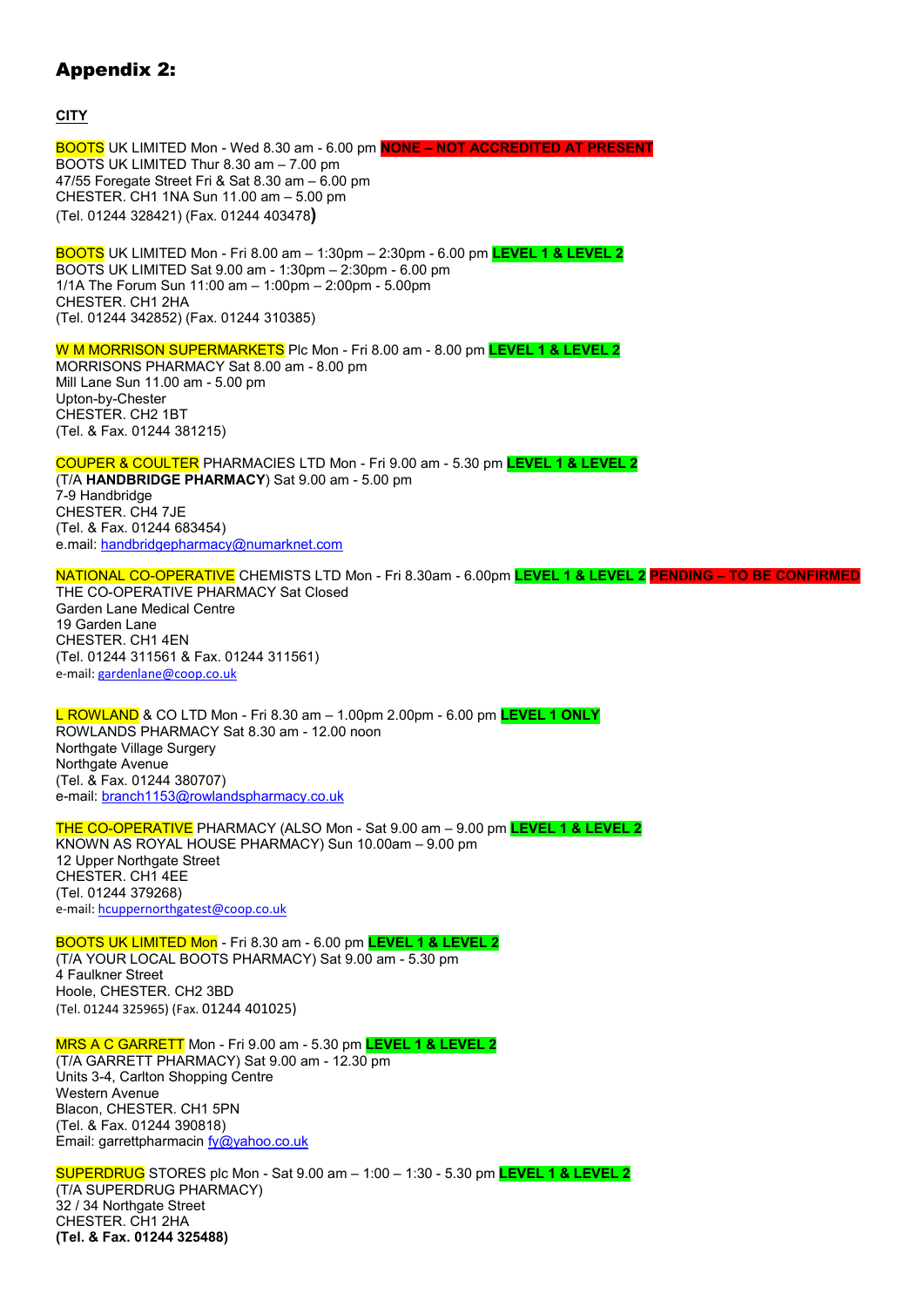SWETTENHAM CHEMISTS LTD Mon - Fri 9.00 am - 1.00 pm 2.00 pm - 5.30 pm **LEVEL 1 & LEVEL 2** 95 Kingsway, Sat 9.00 am - 1.00 pm Newton (Tel. 01244 327023) (Fax. 01244 320561) Email: swettenham.kingsway@intrapharm.com website: www.swettenhamchemists.co.uk

SWETTENHAM CHEMISTS LTD Mon - Sat 9.00 am - 1.00 pm 2.00 pm - 5.30 pm **LEVEL 1 & LEVEL 2** (T/A SWETTENHAM CHEMISTS LTD) 4 The Parade, Blacon, CHESTER. CH1 5HN (Tel. 01244 390047) (Fax. 01244 398926) Email: swettenham.blacon@intrapharm.com website: www.swettenhamchemists.co.uk

TESCO STORES LIMITED Mon - Sat 8.00 am – 7.00 pm **PENDING – WAITING FOR LOGIN** (T/A INSTORE PHARMACY) 40-42 Frodsham CHESTER. CH1 3JS (Tel. 01244 752847) (Fax. 01244 752849

WEINRONK PHARMACIES LIMITED Mon - Fri 9.00 am - 1.00 pm 2.15 pm - 6.00 pm **LEVEL 1 & LEVEL 2** M & A Weinronk Sat 9.00 am - 1.00 pm 58 Green Lane, Vicars Cross CHESTER. CH3 5LB (Tel. 01244 341 412 & Fax. 01244 341412) Email: weinronkpharmacy@numarknet.com

VITTORIA HEALTHCARE LTD Mon - Fri 9.00 am - 1.00 pm 2.00 pm - 5.30 pm **LEVEL 1 & LEVEL 2 - EMAIL** WESTMINSTER PARK PHARMACY Sat 9.00 am - 1.00 pm 7 Castlecroft Road, Westminster Park CHESTER. CH4 7QD (Tel. & Fax. 01244 677000) Email: castlecroft@chemistgroup.co.uk

## Owens Chemist **LEVEL 1 & LEVEL 2 - EMAIL**

20A Chester Street **Saltney Chester** CH4 8BJ 01244 680410

SAINSBURY'S SUPERMARKETS LTD Mon - Fri 8.30 am – 9.00 pm **LEVEL 1 & LEVEL 2 (maybe not Sat pm & Sun)** (T/A SAINSBURY'S PHARMACY) Sat 8.30 am – 8.00 pm Caldy Valley Road, Sun 10.00 am – 4.00 pm Great Boughton, CHESTER. CH3 5QJ (Tel. & Fax. 01244 348518) Email: pharmacy.chester@sainsburys.co.uk

W S YOUNG LIMITED Mon - Fri 8.45 am - 1.00 pm 2.15 pm - 6.00 pm **LEVEL 1 & LEVEL 2** T/a W S YOUNG PHARMACY Heath Lane Medical Centre, Heath Lane, Boughton Heath, CHESTER. CH3 5ST (Tel. 01244 321269) (Fax. 01244 314586) Email: pharmacy.boughtonheath@numarknet.com

WS YOUNG LIMITED Mon - Fri 8.30 am - 12.45 pm 1.45 pm - 6.00 pm **LEVEL 1 & LEVEL 2** W S YOUNG PHARMACY Boughton Health Centre Hoole Lane, CHESTER. CH2 3DP (Tel. 01244 316358) (Fax. 01244 316558) Email: wsyoungpharmacy@numarknet.com

BOOTS UK LIMITED Mon - Fri 9.00 am – 8:00pm **LEVEL 1 & LEVEL 2** BOOTS Sat 9.00 am – 8:00pm Unit 1B, Greyhound Retail Park Sun 10:30 am – 4:30pm CHESTER. CH1 4QG (Tel. 01244 370857) (Fax. 01244 376887)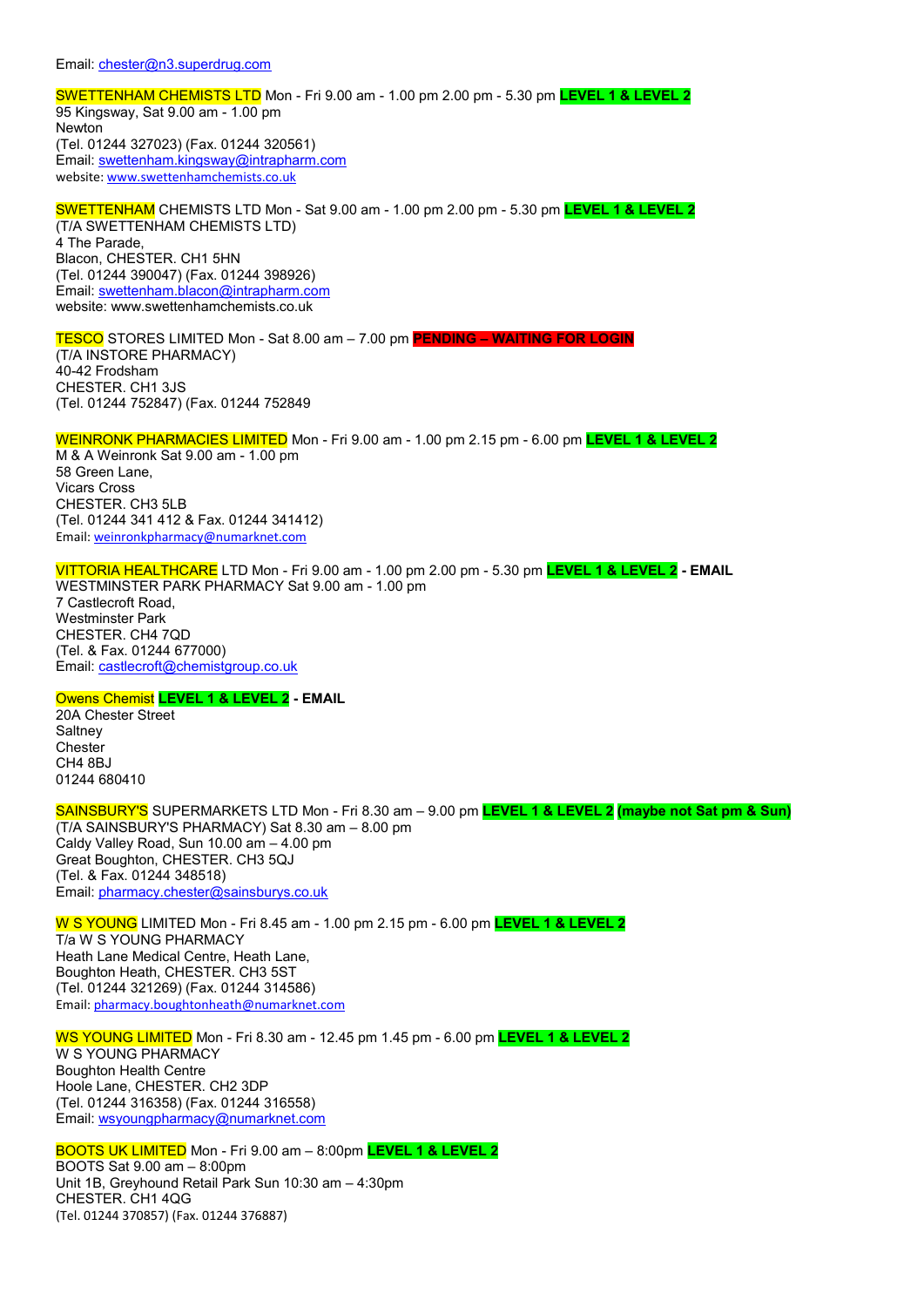## **ELLESMERE**

ASDA STORES LTD Mon 8.00 am – 11.00 pm **LEVEL 1 & LEVEL 2** ASDA PHARMACY Tue – Fri 7.00 am – 11.00 pm Market Square Sat 7.00 am – 10.00 pm ELLESMERE PORT Sun 10.30 am – 16.30 pm CH65 0HW (Tel. 0151 348 6110) (Fax. 0151 348 6111)

SUPERDRUG STORES PLC Mon - Sat 9.00 am - 1.30 pm 2.30pm – 5.30 pm **PENDING – TO BE CONFIRMED** (T/A SUPERDRUG PHARMACY)*,*  7 Rivington Road ELLESMERE PORT. CH65 0AW (Tel. 0151 3554487 & Fax. 0151 355 4487) Email: ellesmereport@n3.superdrug.com

LLOYDS PHARMACY LIMITED Mon - Fri 8.30 am – 6.30 pm **LEVEL 1 ONLY** (T/A LLOYDS PHARMACY) Sat 9.00 am - 1.00 pm Whitby Group Practice 114 Chester Road WHITBY. CH65 6TG (Tel. 0151 355 2876, Fax. 0151 355 2940) Email: lp6127@lloydspharmacy.co.uk

SAINSBURY SUPERMARKETS LTD Mon - Fri 8.00 am - 9.00 pm **LEVEL 1 & LEVEL 2** (T/A SAINSBURY PHARMACY) Sat 8.00am – 8.00pm Kinsey Road, Little Stanney Sun 10.30 am - 4.30 pm ELLESMERE PORT. CH65 9HN (Tel. 0151 3571202 & Fax. 0151 357 1202**) Email: pharmacy.ellesmerept@sainsburys.co.uk**

CO-OPERATIVE GROUP HEALTHCARE LTD Mon - Fri 9.00 am - 1.00 pm 2.00 pm - 5.30 pm **PENDING – TO BE CONFIRMED** THE CO-OPERATIVE PHARMACY Sat 9.00 am - 1.00 pm 54-56 Loxdale Drive ELLESMERE PORT. CH65 7AN*)*  (Tel. 0151 3554004 & Fax. 0151 355 4004) Email: hcloxdaledrive@coop.co.uk

CO-OPERATIVE GROUP HEALTHCARE LTD Mon – Fri 9.00 am - 1.00 pm 2.00 pm - 5.30 pm **LEVEL 1 & LEVEL 2** THE CO-OPERATIVE PHARMACY Sat 9.00 am - 1.00 pm 20A Overpool Road ELLESMERE PORT. CH66 1JN (Tel. 0151 356 0617 & Fax. 0151 356 0617) Email: hcoverpoolroad@coop.co.uk

L ROWLAND & CO (RETAIL) LTD Mon - Fri 9.00 am – 12:40pm 1pm - 6.00 pm **LEVEL 1** (T/a ROWLANDS PHARMACY) Sat 9.00 am – 12:40pm 1pm - 5.30 pm 2 York Road ELLESMERE PORT. CH65 0DB (Tel. 0151 355 3080, Fax. 0151 355 5420)

CO-OPERATIVE GROUP HEALTHCARE LIMITED Mon - Fri 8.30 am - 1.00 pm 2.00 pm - 5.30 pm **LEVEL 1 & LEVEL 2** THE CO-OPERATIVE PHARMACY Sat 9.00 am - 1.00 pm 10 Church Parade **Westminster** ELLESMERE PORT. CH65 2ER (Tel. 0151 356 8505, Fax. 0151 356 2305) Email: hcstationroad@coop.co.uk

N NASR LIMITED Mon - Fri 7.00 am – 11.00 pm **PENDING – TO BE CONFIRMED** STANNEY LANE CHEMIST Sat 8.00 am – 10.00 pm 36 Stanney Lane Sun 10.00 am – 4.00 pm ELLESMERE PORT CH65 9AE *100 Hours*  (Tel. 0151 355 8879) (Fax. 0151 355 0260) Email: stanneylanechemist@gmail.com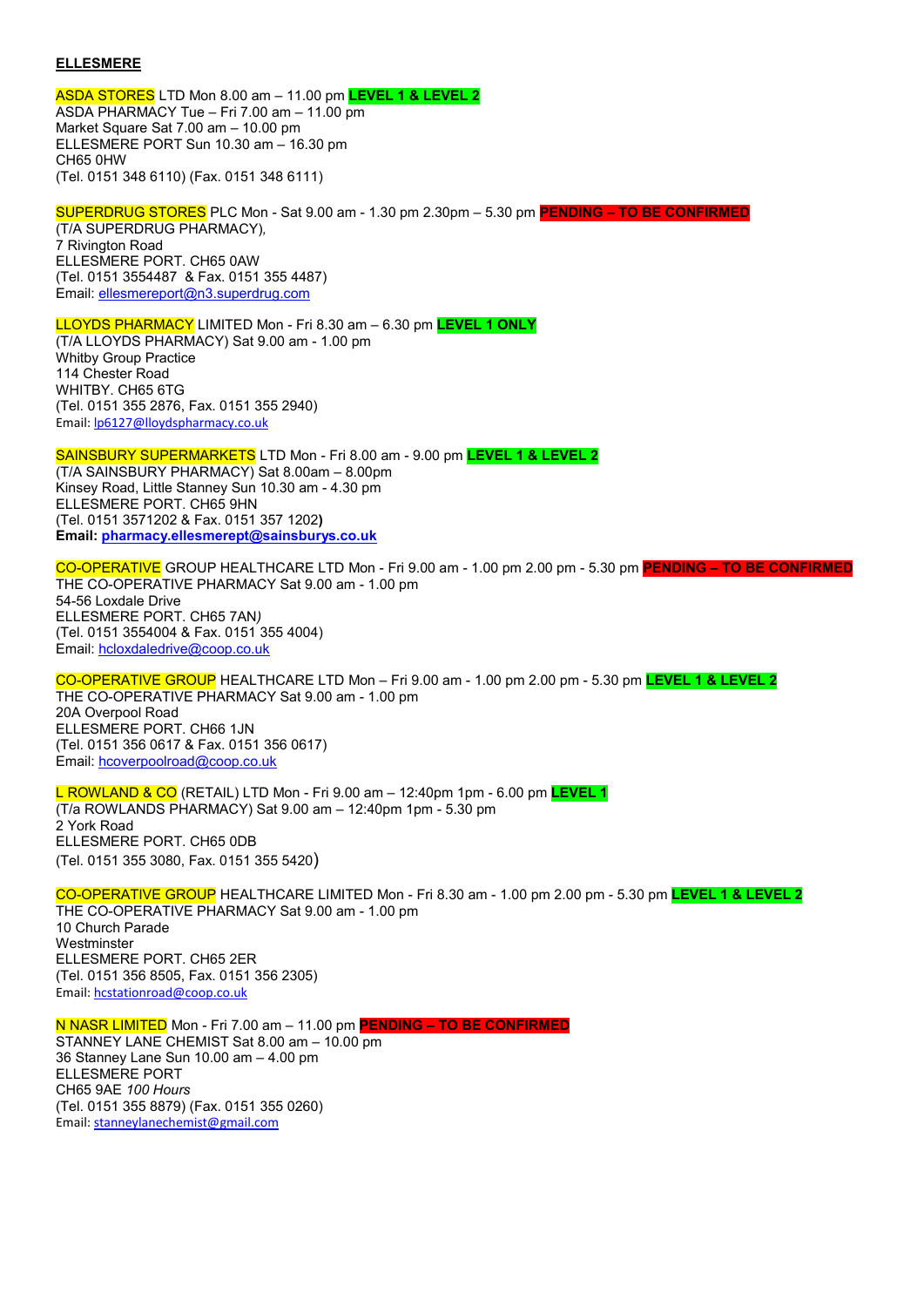## **RURAL**

Elton Pharmacy Mon - Fri 9.00 am – 6.00 pm **LEVEL 1 & LEVEL 2** Sat 9.00 am – 1.00pm 6 The Shopping Precinct, Ince Lane ELTON. CH2 4LU (Tel. 01928 725726) (Fax. 01928 726316**)**  Email: elton@bradleyspharmacy.co.uk

G J RIGBY Mon - Wed 9.00 am - 1.00 pm 2.15 pm - 6.00 pm – **LEVEL 1** The Pharmacy Thu 9.00 am - 1.00 pm 2.15 pm - 5.30 pm High Street Fri 9.00 am - 1.00 pm 2.15 pm - 6.00 pm FARNDON. CH3 6PT Sat 9.00 am - 12.45 pm (Tel. 01829 270364 & Fax. 01829 270364)

BOOTS UK LIMITED Mon - Fri 8.30 am – 13:00 - 13:30 - 6.30 pm **LEVEL 1 & LEVEL 2 (NOT MON 17/11)** (T/A YOUR LOCAL BOOTS PHARMACY) Sat 9.00 am – 12.00 noon Princeway FRODSHAM. WA6 6RX (Tel. 01928 733821 Fax 01928 731183)

BOOTS UK LIMITED Mon - Fri 8.45 am – 12:30 – 13:00 - 5.45 pm **LEVEL 1 & LEVEL 1 PART-TIME** (T/A YOUR LOCAL BOOTS PHARMACY) Sat 9:00 am - 5.00 pm 7 Church Street (Tel. 01928 733236 & Fax. 01928 733236) FRODSHAM. WA6 7DN

LLOYDS PHARMACY LIMITED Mon - Fri 8.30 am - 6.30 pm **LEVEL 1 ALWAYS & LEVEL 2 PART TIME** (T/A LLOYDS PHARMACY) Sat 9.00 am - 5.00 pm 66-68 Old Chester Road GREAT SUTTON. CH66 3PB (Tel. 0151 339 2577, Fax. 0151 339 9935) Email: lp6159@lloyspharmacy.co.uk

L ROWLAND & CO (RETAIL) LTD Mon - Fri 9.00 am - 1.00 pm 2.00 pm - 6.00 pm **LEVEL 1 & LEVEL 2 – FROM THURS** (T/a ROWLANDS PHARMACY) Sat 9.00 am - 5.00 pm 5 Hope Farm Precinct, Hope Farm Road GREAT SUTTON. CH66 2RG (Tel. 0151 355 1293 & Fax. 0151 355 1293) Email: branch1147@rowlandspharmacy.co.uk

HOPE FARM PHARMACY LLP Mon - Sat 7.00 am – 10.30 pm **LEVEL 1 & LEVEL 2** HOPE FARM PHARMACY Sun 10.00 am – 5.00 pm Hope Farm Road GREAT SUTTON CH66 2WW (Tel. 0151 356 5035 & Fax 0151 356 5035) Email: info@hopefarmpharmacy.co.uk

FEARNS PHARMACY LTD Mon - Fri 9.00 am - 6.00 pm **LEVEL 1 & LEVEL 2** Britannia Road Sat 9.00 am – 12.30pm HELSBY. WA6 0DP (Tel. 01928 722226 & Fax. 01928 722226)

Holmes Pharmacy Mon - Fri 9.00 am - 1.00 pm 2.15 pm - 6.00 pm **LEVEL 1 & LEVEL 2** Sat 9.00 am - 12.30 pm KELSALL. CW6 0RZ (Tel. 01829 751354 & Fax. 01829 751354) new Email: ropheltd@gmail.com

HOLLAND PHARMACY LTD Mon - Fri 9.00 am - 1.00 pm 2.00 pm - 6.00 pm **LEVEL 1 & LEVEL 2** (T/A HOLLAND PHARMACY) Sat 9.00 am - 12.00 pm Hollow Lane Kingsley WA6 (Tel. & Fax. 01928 788559) Email: 14532526c@aah-point.com

DAVID PORTER LTD Mon - Fri 9.00 am – 1.00pm – 2.00pm - 5.30 pm **LEVEL 1 & LEVEL 2** LITTLE SUTTON PHARMACY LTD Sat 9.00 am - 1.00 pm 438 Chester Road FLF82 LITTLE SUTTON. CH66 3RB *(Core hours Mon – Fri 9.00 am – 1.00 pm, 2.00 pm – 5.30 pm,*) (Tel. 0151 339 3382 & Fax 0151 347 9105) *Sat 9.00 am – 11.30 am)*